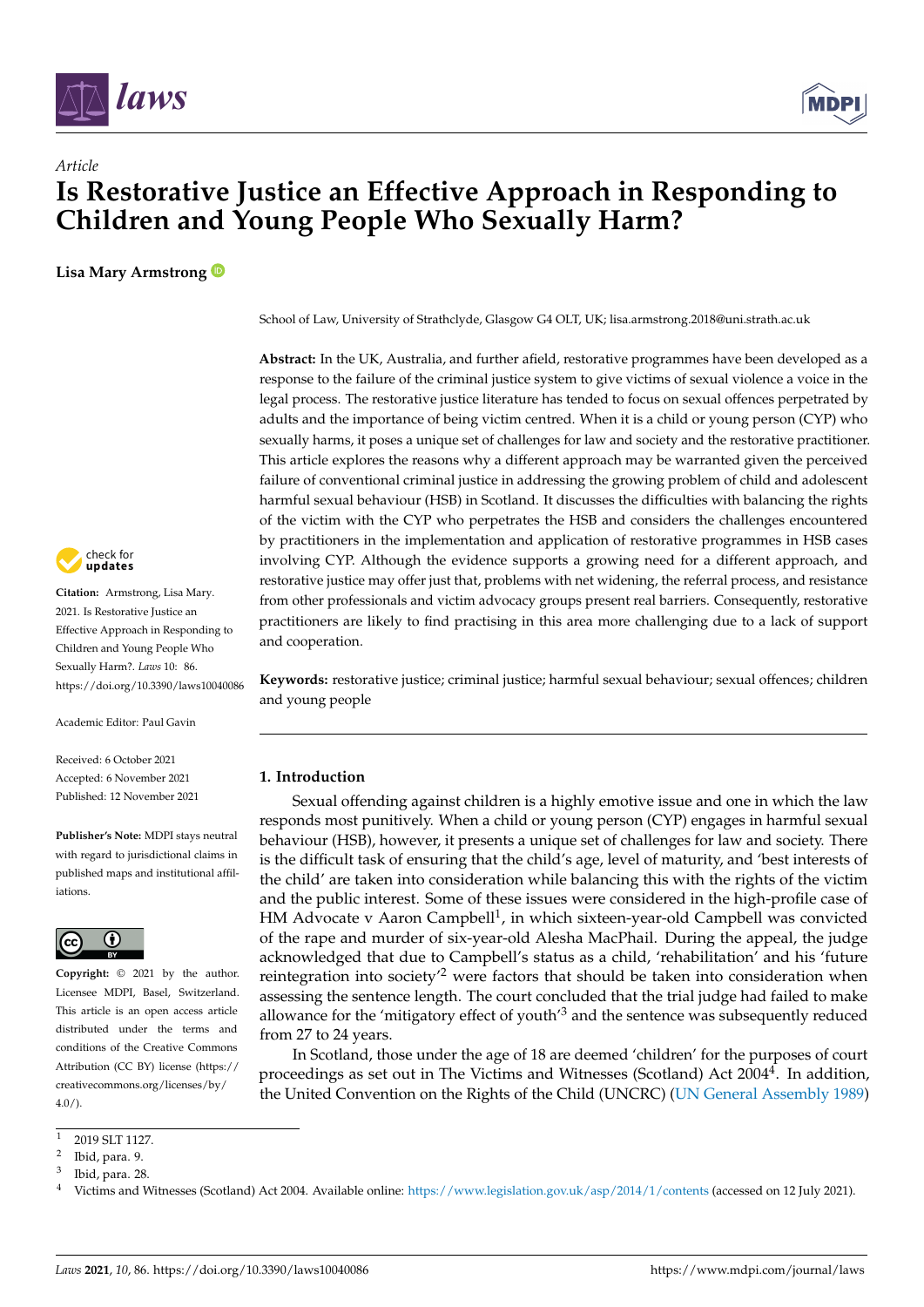(which Scotland has since incorporated into domestic law) gives legal rights and protection to all children under 18. There are reporting restrictions that apply under Section 47 Criminal Procedure (Scotland) Act  $1995<sup>5</sup>$  preventing the publication of the name or photographs of a child witness or accused by the media unless it is in the public interest. In the case of Aaron Campbell, however, the trial judge waived anonymity and allowed those details to be published, reasoning that due to the serious nature of the crime, it was in the public interest to do so [\(Tickell](#page-8-1) [2020\)](#page-8-1).

This article considers the arguments for and against employing a restorative approach in cases of HSB perpetrated by a CYP using Scotland as a case study. It begins by providing an overview of how youth justice policy has developed historically in Scotland before exploring the reasons why a different approach may be warranted. This is given the perceived failure of conventional criminal justice in meeting the needs of victims of sexual offences and CYP who sexually harm, which is also a significant issue in many other countries [\(Anderson and Parkinson](#page-6-0) [2018;](#page-6-0) [McGibbin and Humphreys](#page-7-0) [2021\)](#page-7-0). The article then discusses the difficulties encountered by practitioners in the implementation and application of restorative programmes for CYP who engage in HSB.

### **2. Background and Context**

[The Kilbrandon Report](#page-7-1) [\(1964\)](#page-7-1) has been cited as one of the most progressive policy statements of its time by practitioners, policymakers, and politicians [\(Scottish Government](#page-8-2) [1995;](#page-8-2) [Lightowler et al.](#page-7-2) [2014\)](#page-7-2). Developing a welfare-orientated system which considered the 'needs not deeds' of CYP under 16 years (and in some cases 18 years) resulted in a fundamental shift in how Scotland as a nation responded to children in conflict with the law. The Children's Hearing System (CHS) was given effect by the Social Work (Scotland) Act 1968<sup>6</sup> and replaced the Scottish juvenile justice system. The ethos of the Kilbrandon philosophy recognised that children in trouble with the law required care and protection in similar ways to children who were victims of neglect and abuse. A key aim underpinning the system was to avoid the unnecessary criminalisation of children and the 'best interests of the child' were to be paramount in the decision-making process [\(McAra](#page-7-3) [2006\)](#page-7-3). This approach set Scotland apart from England and Wales, where managerialism and risk dominated practice. [McAra](#page-7-3) [\(2006,](#page-7-3) p. 2) explains however, that in the mid-1990s 'there was a degree of policy convergence with England and Wales' in which Scotland adopted elements of New Labour's tough on juvenile crime agenda. This was most notably through anti-social behaviour legislation (for example the infamous ASBO and Parenting Orders) which moved the focus from welfare and needs to behaviour' [\(McAra](#page-7-3) [2006\)](#page-7-3). The Anti-Social Behaviour (Scotland) Act 2004<sup>7</sup> allowed local authorities to make an application to a sheriff court in cases in which they had reason to believe that someone under 16 years had engaged in anti-social behaviour [\(Cleland and Tisdale](#page-7-4) [2004\)](#page-7-4). This was criticised, as it ran counter to the Kilbrandon principles which stressed the primacy of the CHS as a forum for decision making about children [\(Cleland and Tisdale](#page-7-4) [2004\)](#page-7-4).

In Scotland, the youth justice policy framework has been greatly influenced by the Kilbrandon philosophy. The Whole Systems Approach (WSA), for example, was introduced as a method of working with CYP 8–18 years who were involved in offending behaviours [\(Dyer and Carter](#page-7-5) [2017;](#page-7-5) [Scottish Government](#page-8-3) [2021a\)](#page-8-3). The WSA encourages an early intervention approach to steer CYP away from the criminal justice system (CJS) and brings agencies together to work collaboratively to achieve better outcomes for CYP [\(Scottish Government](#page-8-4) [2021b\)](#page-8-4). When CYP are referred to the CHS on offence grounds, their needs and risks are assessed using the Getting it Right for Every Child framework (GIRFEC) which underpins the WSA [\(Scottish Government](#page-8-3) [2021a\)](#page-8-3). This policy framework has been strengthened with the recent incorporation of the UNCRC, as Scotland moves

<sup>5</sup> Criminal Procedure Scotland Act 1995. Available online: <https://www.legislation.gov.uk/ukpga/1995/46/contents> (accessed on 12 July 2021).

<sup>6</sup> Social Work (Scotland) Act 1968. Available online: <https://www.legislation.gov.uk/ukpga/1968/49/contents> (accessed on 12 July 2021).

<sup>7</sup> Anti-Social Behaviour ect. (Scotland) Act 2004. Available online: <https://www.legislation.gov.uk/asp/2004/8/contents> (accessed on 1 August 2021).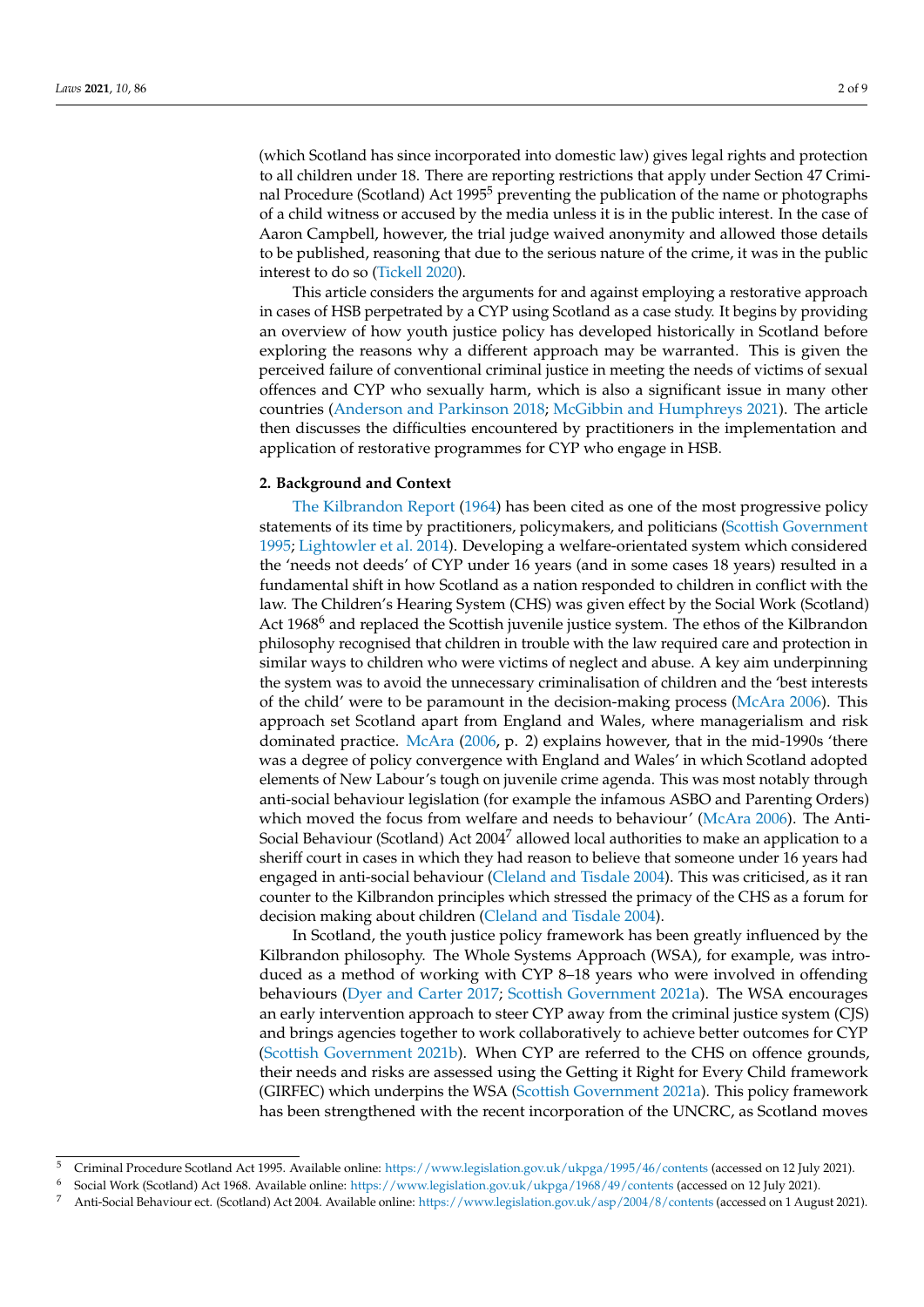increasingly towards a rights-respecting nation, recognising that elevating the rights of children, including those in conflict with the law, is of fundamental importance (see, for example, [Lightowler](#page-7-6) [2020\)](#page-7-6).

#### **3. Children and Young People and Harmful Sexual Behaviour**

Harmful Sexual Behaviour (HSB) is a term used to describe a whole range of problematic sexual behaviours that CYP may engage in. [Hackett et al.](#page-7-7) [\(2016\)](#page-7-7) offer the following definition which has been adopted by the National Society for the Prevention of Cruelty to Children (NSPCC): 'Sexual behaviours expressed by children and young people under the age of 18 years old that are developmentally inappropriate, may be harmful towards self or others, or be abusive towards another child, young person or adult'.

HSB among CYP is a contentious issue and balancing the rights of victims and those who perpetrate the harm is a difficult task. A recent report published by the Scottish government (2020) explored the strengths and gaps in policy and guidance in relation to HSB and found that responding to and preventing HSB was somewhat of a challenge for practitioners and policymakers. Practitioners and frontline workers often struggle to manage these behaviours because of a lack of awareness and training around the causes of HSB [\(McGibbin and Humphreys](#page-7-0) [2021\)](#page-7-0). This usually results in CYP who need support with their behaviour being criminalised and labelled as 'adolescent' or 'juvenile' sex offenders [\(Belton and Hollis](#page-6-1) [2016\)](#page-6-1).

Changing how we perceive these behaviours is important, as the literature provides evidence that children's brain development continues into early adulthood [\(McEwan](#page-7-8) [2018;](#page-7-8) [Lightowler](#page-7-6) [2020\)](#page-7-6). In addition, the reasons CYP display or engage in HSB differ significantly from adults who perpetrate sexual offences. As CYP mature, they are therefore more likely to grow out of offending behaviours' [\(Scottish Government](#page-8-3) [2021a;](#page-8-3) [McEwan](#page-7-8) [2018\)](#page-7-8). HSB can also occur in a variety of different contexts such as peer-on-peer abuse, CYP with learning disabilities, internet pornography, and intrafamilial abuse, some of which are discussed below [\(Scottish Government](#page-8-5) [2020\)](#page-8-5).

Scotland, similar to many other countries, has witnessed a significant increase in cyber-related sexual crimes amongst CYP [\(Moodie](#page-8-6) [2021;](#page-8-6) [Scottish Government](#page-8-5) [2020;](#page-8-5) [Quayle](#page-8-7) [2020\)](#page-8-7). Research conducted in the UK suggests that one-third of all HSB against CYP is committed by CYP [\(Hackett et al.](#page-7-7) [2016\)](#page-7-7). Technological advances have led to changes in the way sexual offences are perpetrated. The evidence reveals that CYPs are more likely to have been exposed to explicit content such as sexualised and pornographic images through the media and the internet [\(Scottish Government](#page-8-5) [2020\)](#page-8-5). It is widely acknowledged that internet pornography has a harmful impact on boys and young men and contributes to sexual violence against women [\(Bensimon](#page-6-2) [2007;](#page-6-2) [Flood and Hamilton](#page-7-9) [2003\)](#page-7-9). [Kirby](#page-7-10) [\(2021,](#page-7-10) p. 6) explains that the effect is caused by teaching 'sexist and sexually objectifying understandings of gender and sexuality and causes problems with sexual development, function, mental health and intimate relationships'. This gives boys and young men an unrealistic and unhealthy perception of how sex occurs in the context of and out with relationships.

Technology-assisted HSB (TA-HSB) is sexualised behaviour carried out with the use of internet technology [\(McEwan](#page-7-8) [2018\)](#page-7-8). The production and sharing of intimate images, for example, are a specific problem among young people who increasingly use mobile technologies and social media platforms as their main means of communication [\(Kendall](#page-7-11) [2012;](#page-7-11) [Ringrose et al.](#page-8-8) [2012\)](#page-8-8). The Abusive Behaviour and Sexual Harm (Scotland) Act  $2016^8$  $2016^8$ makes it an offence to share or threaten to share intimate images in Scotland. This captures a wide range of harmful behaviours such as sexting, upskirting, and image-based sexual abuse often unhelpfully referred to as 'revenge porn' (for example see [Ringrose et al.](#page-8-8) [2012\)](#page-8-8). Many of these offences are gender specific. Sexting, for example, which is defined as 'the

<sup>8</sup> Abusive Behaviour and Sexual Harm (Scotland) Act. 2016. Available online: <https://www.legislation.gov.uk/asp/2016/22/contents/enacted> (accessed on 14 August 2021).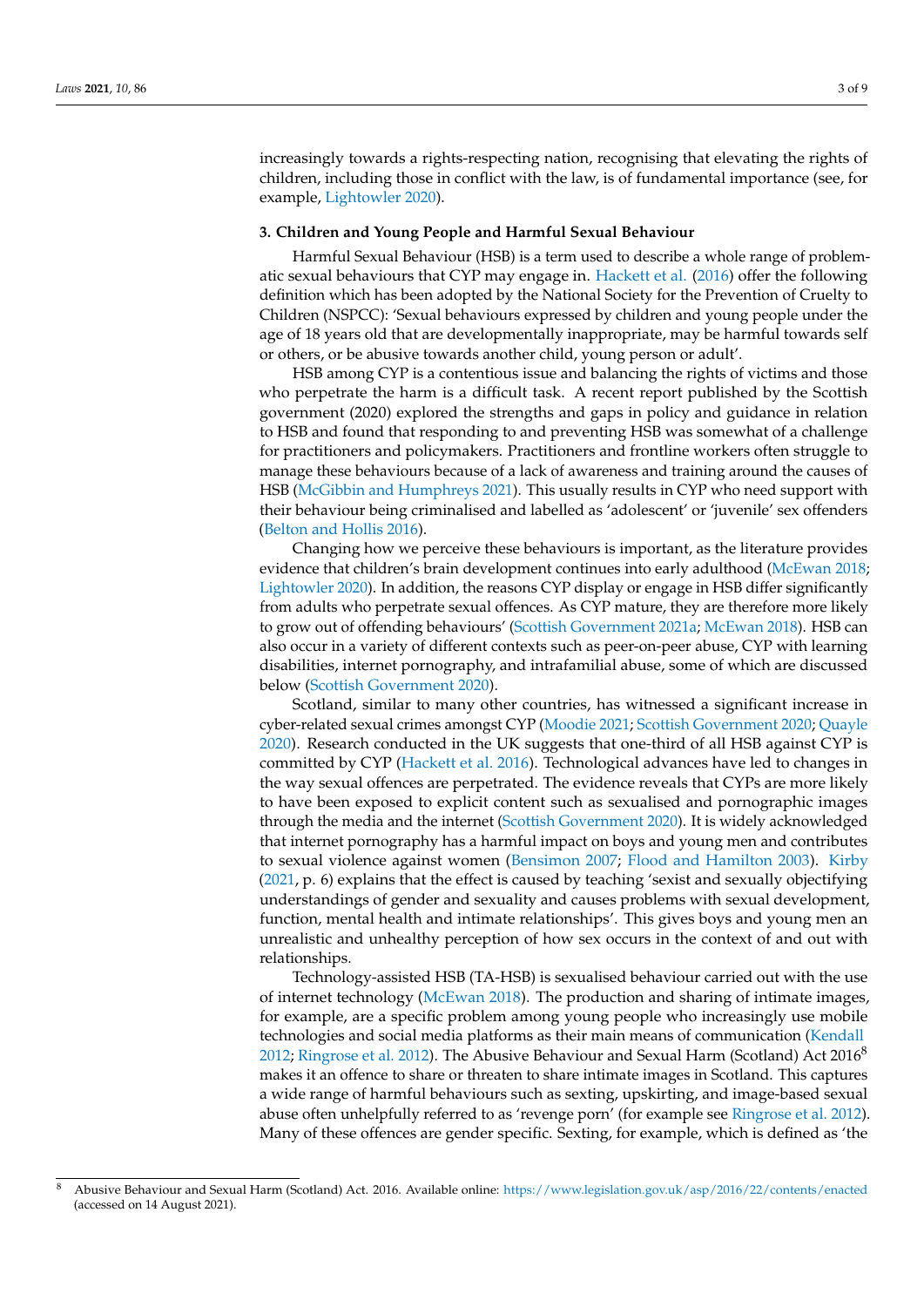creating and forwarding of sexually suggestive nude or nearly nude images' is most often experienced by girls [\(Lenhart](#page-7-12) [2009\)](#page-7-12).

[Johnson and Doonan](#page-7-13) [\(2006,](#page-7-13) p. 113) explain that CYPs sexuality and emotional and cognitive awareness and relationship world' differs in important ways from adults and stress that failure to take this into consideration is dangerous. They warn that 'using vague and imprecise terminology can lead to the misclassification of CYP and labelling them inappropriately' [\(Johnson and Doonan](#page-7-13) [2006,](#page-7-13) p. 113). CYPs' sexual behaviour exists on a wide spectrum. Vulnerable groups such as children with learning and cognitive disabilities, for example, are found to make up a significant proportion of referrals to HSB services. Less than 10% of sexual offences are, however, committed by girls, and the prevalence of learning disabilities among those who engage in HSB is particularly high among young females [\(Hackett et al.](#page-7-7) [2016;](#page-7-7) [Almond and Giles](#page-6-3) [2008\)](#page-6-3). A research project that mapped service provision for YP displaying HSB found that between 2011 and 2012 Scotland and England's local authorities reported more cases involving young males from ethnic minorities [\(Smith et al.](#page-8-9) [2013;](#page-8-9) [Hackett et al.](#page-7-7) [2016\)](#page-7-7). The evidence indicates that those children who do engage in HSB are more likely to have a history of victimisation and of being sexually abused [\(Smith et al.](#page-8-9) [2013\)](#page-8-9).

Nevertheless, it has been suggested that the most effective way of managing HSB in CYP is by using a multi-agency and tertiary approach [\(Scottish Government](#page-8-5) [2020\)](#page-8-5). HSB should be framed as a public health problem and requires involvement from education and health of whom both have a key role to play in primary prevention. There are, however, other approaches to managing HSB in CYP—namely, restorative justice (RJ). RJ has been used widely in the field of youth justice, but there has been a tendency to steer away from hard cases [\(Hudson](#page-7-14) [2002\)](#page-7-14). In Scotland, although RJ does exist (albeit provision is patchy), it is used for low-level offending in children and youths. These services have had little impact on the CJS [\(Tutt](#page-8-10) [1997;](#page-8-10) [Maglione et al.](#page-7-15) [2020\)](#page-7-15) which has been attributed to a lack of policy direction [\(Maglione](#page-7-16) [2020;](#page-7-16) [Maglione et al.](#page-7-15) [2020\)](#page-7-15). This can be contrasted with other parts of the UK, such as England and Northern Ireland, where RJ is much more embedded in the CJS. Recently, the [Scottish Government](#page-8-11) [\(2019\)](#page-8-11) recognised the efficacy of integrating RJ into criminal justice practice and is aiming to expand RJ services widely across Scotland by 2023. There are, however, significant challenges around mainstreaming RJ into practice. The next part of this article discusses the practicalities involved when implementing such initiatives for CYP who sexually harm.

# *3.1. Practicalities of Implementation and Application of Restorative Programmes for Children and Young People Who Sexually Harm*

Sexual violence as experienced by women and children is a pervasive issue. The barriers encountered by victim-survivors in the reporting of sexual crimes and stories of their journey through the CJS serve to actively discourage disclosure [\(Baird](#page-6-4) [2019\)](#page-6-4). As a result, victim-survivors often voice that they feel let down by the justice system which is a blunt tool in addressing the complexities of sexual violence and HSB. There may be situations where the victim develops a desire to meet the person who has harmed them, and indeed there are countries such as Australia, New Zealand, and Denmark where this is possible through what is known as a restorative justice encounter or meeting [\(McGlynn](#page-8-12) [et al.](#page-8-12) [2012;](#page-8-12) [Mercer and Madesen](#page-8-13) [2015;](#page-8-13) [Zinsstag and Keenan](#page-8-14) [2017\)](#page-8-14). Due to the sensitive and emotive nature of the crime, restorative justice practitioners do not advertise their services preferring instead to practice 'under the radar' [\(Zinsstag and Keenan](#page-8-14) [2017\)](#page-8-14).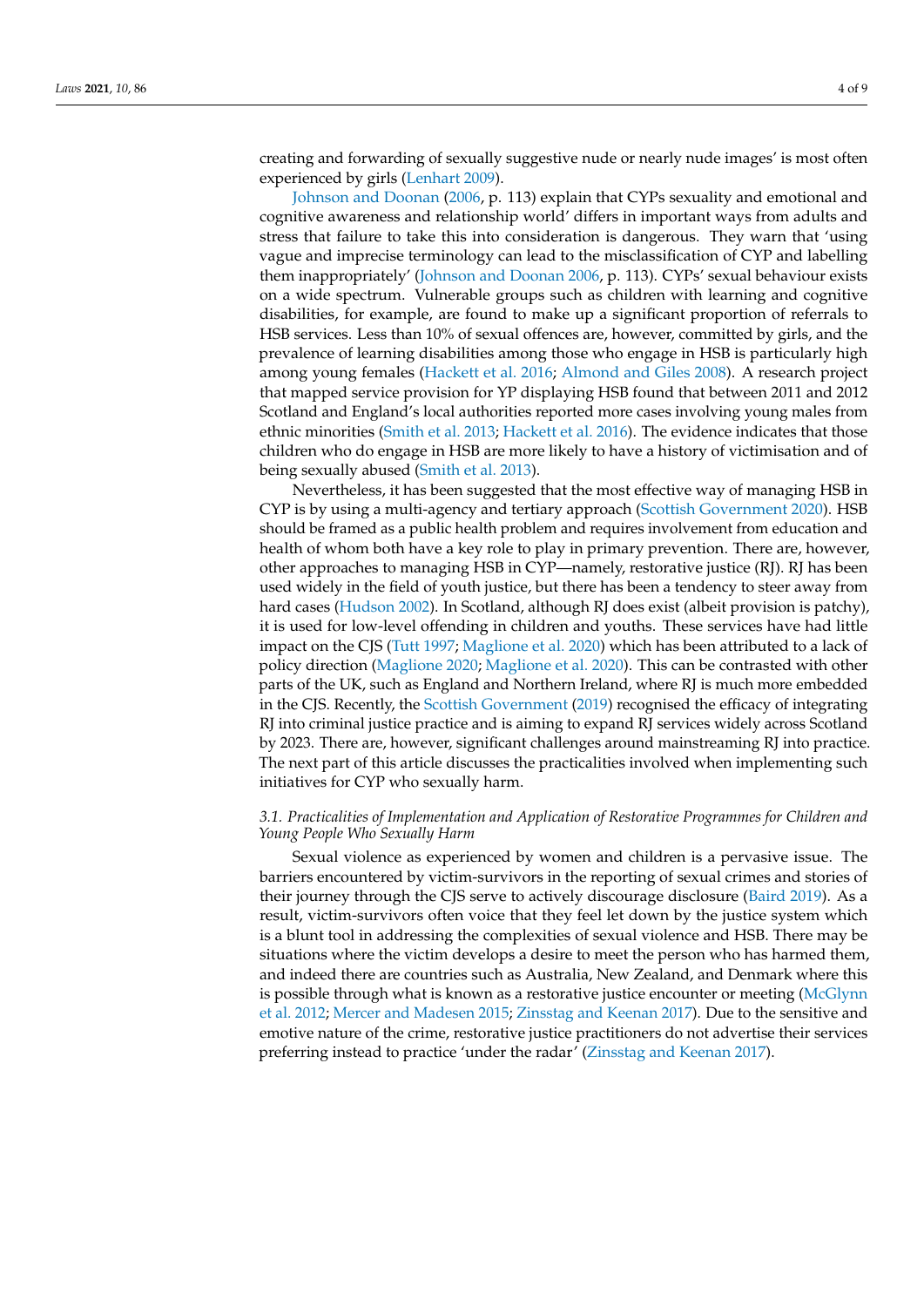[Cossins](#page-7-17) [\(2008\)](#page-7-17) has highlighted the growth in research of RJ in cases involving domestic abuse and sexual offences (for example, [Hudson](#page-7-14) [2002;](#page-7-14) [Morris and Gelsthorpe](#page-8-15) [2000;](#page-8-15) [McAlinden](#page-7-18) [2005;](#page-7-18) [Zinsstag and Keenan](#page-8-14) [2017\)](#page-8-14). RJ has also been utilised in cases of sexual violence worldwide, including Australia [\(Daly and Wade](#page-7-19) [2017,](#page-7-19) pp. 143–79), New Zealand [\(Jülich and Bowen](#page-7-20) [2015\)](#page-7-20), and the UK [\(Anderson and Parkinson](#page-6-0) [2018\)](#page-6-0). The Daphne Project was a two-year project led by researchers interested in how RJ could be used in response to cases involving sexual violence [\(Mercer and Madesen](#page-8-13) [2015\)](#page-8-13). In particular, it evaluated the AIM project in England which works specifically with CYPs who engage in HSB. [Mercer](#page-8-16) [\(2020\)](#page-8-16) who runs the programme notes that, aside from the referral order and conferencing service in Northern Ireland (see, for example, [Campbell et al.](#page-7-21) [2005,](#page-7-21) Evaluation of the NI Youth Conference Service), RJ has not worked in the area of sexual violence. He explains that practitioners will purposively avoid it due to the difficulties encountered in practice. [Mercer](#page-8-16) [\(2020\)](#page-8-16) argues that despite this it can have a considerable impact on those involved by giving the victim and those who have harmed the opportunity to ask questions that the CJS is not designed to answer. In addition, he underlines the importance of ensuring that victims are adequately supported during and after the process [\(Mercer and Madesen](#page-8-13) [2015\)](#page-8-13).

RJ is often deemed unsuitable because of the perceived power imbalance that can occur between victim and perpetrator in cases of sexual violence. Many victim advocacy and women's rights groups have objected to the use of RJ due to possible coercion and the increased risk it presents to victims. When it is a CYP who has engaged in HSB, balancing the rights of both the victim and the child who has harmed is challenging due to coercion and the risks presented on both sides. The media hyperbole that surrounds the reporting of youth and sexual offending often leads to moral panic [\(Cohen \[1972\]](#page-7-22) [2002;](#page-7-22) [Klein and McKissick](#page-7-23) [2019\)](#page-7-23). In the past, this has driven policy and legislative responses in the management of those who commit sexual crimes. What was witnessed in the advent of sex offender notification schemes was the resultant net widening of similar or the same punitive measure against those termed 'juvenile sex offenders' [\(Sterling](#page-8-17) [2015\)](#page-8-17). The inclusion of CYPs on the sex offender registry can, therefore, have a serious impact on their life chances. The AIM project has since published practice guidance on the use of restorative practices in cases of CYPs who engage in HSB [\(Mercer](#page-8-16) [2020\)](#page-8-16). A discussion of the practicalities of application and specific challenges encountered by those delivering RJ programmes in this area will now follow.

#### *3.2. The Barriers to Implementation*

The AIM project is an established UK and international organisation that works with CYP with HSB. Initially, the majority of AIM's work focussed on intrafamilial/sibling sexual abuse but they have since expanded their services to encompass cases that involve technology-assisted HSB. In their article, [Henniker and Mercer](#page-7-24) [\(1999\)](#page-7-24) discuss some of the specific challenges AIM practitioners encountered when using RJ in cases involving intrafamilial/sibling abuse. For example, they explained that some parents and family members could experience mixed loyalties and feel divided if both victim and the child who has harmed are their children, siblings, grandchildren, etc. However, from a victim's perspective, it was reported that there was a distinct lack of services available to support victims through the restorative process and a lack of external evaluation [\(Henniker and](#page-7-24) [Mercer](#page-7-24) [1999\)](#page-7-24).

In a study conducted by [Daly and Wade](#page-7-19) [\(2017,](#page-8-14) p. 146), in which they analysed seventeen cases of youth sibling sexual violence in Australia, they found that 'the dynamics of sibling sexual assault and justice system responses differed from other types of youth sexual offending in key ways'. For example, the offending was more serious and yet a higher proportion of cases were referred to a Family Group Conference (FGC) than court. Most victims were too young to participate in a conference, and they found that the process centred mainly on ways to prevent youths from further offending. It was noted that parents, the majority of whom were mothers, 'had an emotionally complex dual role of representing their victim-child and the child who had perpetrated the harm' [\(Daly and](#page-7-19)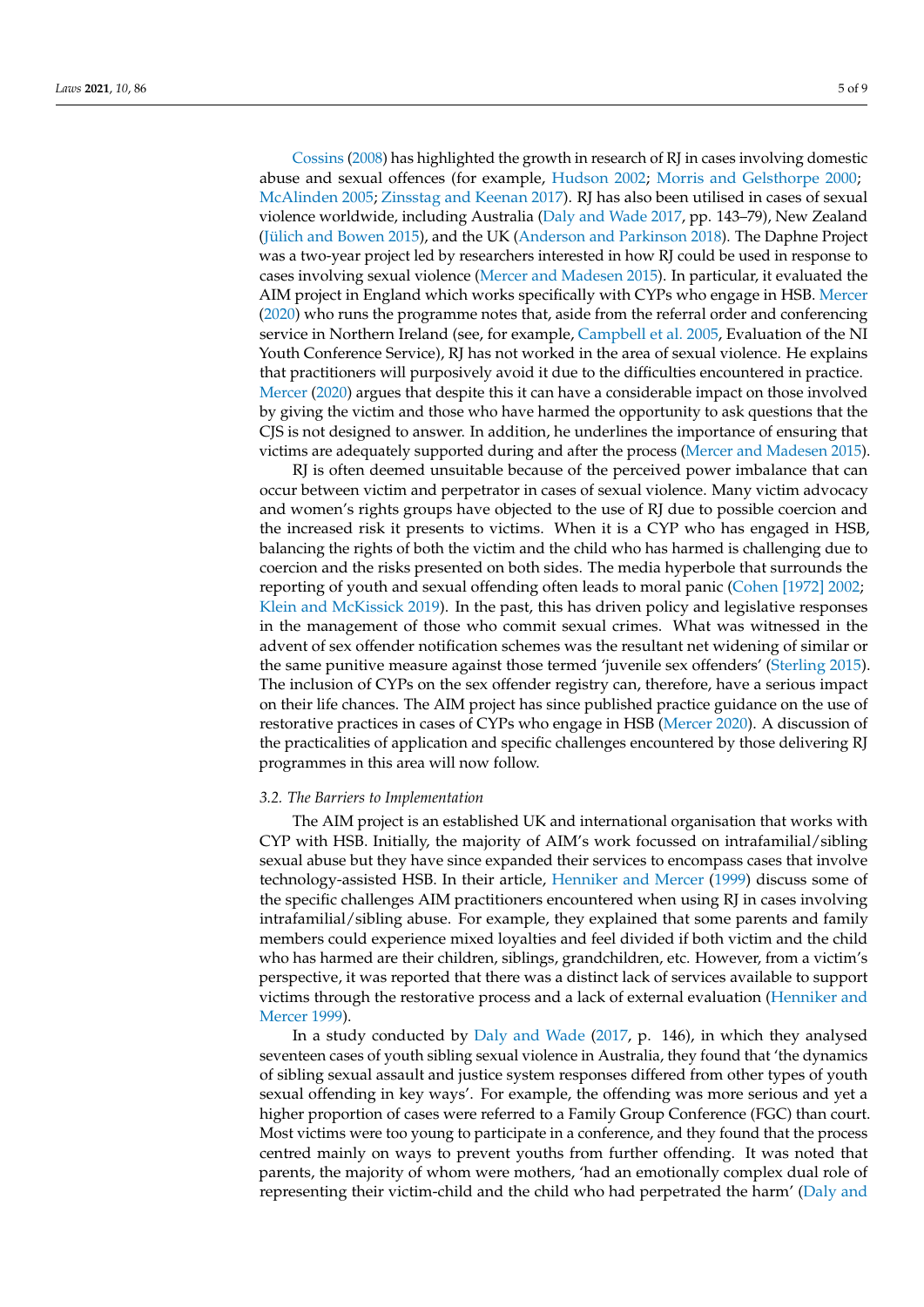[Wade](#page-7-19) [2017,](#page-7-19) pp. 37–38). Interestingly, [Anderson and Parkinson](#page-6-0) [\(2018\)](#page-6-0) have promoted the use of an HSB–FGC framework, arguing that it could potentially accommodate the welfare and justice needs of all young people involved. [Cossins](#page-7-17) [\(2008\)](#page-7-17) concludes, however, that RJ is not a panacea for sexual assault cases due to the fact that it can only be applied to a small minority of cases. This is echoed to some extent by [Anderson and Parkinson](#page-6-0) [\(2018\)](#page-6-0), who admit that FGCs will not always be the appropriate venue for every case involving sexual violence.

[Hudson](#page-7-14) [\(2002\)](#page-7-14), on the other hand, argues that CYPs in conflict with the law cannot grow out of crime if punished and stigmatised, as this restricts their life chances. She explains that those critics that argue against applying RJ to hard cases such as sexual violence and domestic abuse fail to consider whether there are standards and safeguards that could make it work for victims and advocates for using an RJ approach in sexual offences 'fail to address the questions of procedural safeguards and outcomes' for those who have harmed [\(Hudson](#page-7-14) [2002,](#page-7-14) p. 4). Risk assessments are routinely carried out to determine the psychological and emotional readiness of the victim to meet the perpetrator in RJ cases involving serious offences [\(Bremer](#page-6-5) [2006\)](#page-6-5). The following core eligibility criteria are used in South Australia, for example, to assess whether the victim is 'participant ready': the victim has the capacity to consent, provides free and informed consent, and fully understands their rights. When the victim is a child, protecting them and ensuring their consent is voluntary and not coerced is of fundamental importance. Children who offend, however, are equally as vulnerable and at risk of being coerced into participating in a restorative process. It is, therefore, vital that practitioners and other adults who are participating in the process are guided by 'the best interests of the child' principle and international, national, and domestic children's rights frameworks.

Whereas [Lynch](#page-7-25) [\(2010,](#page-7-25) p. 173) advances that while the 'primary aims of the adult criminal justice system is to hold offenders accountable for their actions and to protect the interests and safety of the public, the appropriate weight to be placed on the youth justice system is less clear'. She elaborates further that 'intuitively it seems right that wrongdoers should be penalised and victims should be compensated for the wrong done to them but a victim centred approach is not in line with the special characteristics of children' [\(Lynch](#page-7-25) [2010,](#page-7-25) p. 173). The youth justice system should be 'offender focussed' by its very nature and Lynch notes that moving towards an increasingly victim-centred restorative approach 'would not be in compliance with the requirement to have a young person-centred youth justice system' [\(Lynch](#page-7-25) [2010,](#page-7-25) p. 173). Advocates have claimed that RJ is sometimes used too loosely as an umbrella term to describe practices that are far from restorative. Police restorative warnings in Scotland, for example, utilised diversionary processes to prevent children from becoming entangled in the CJS, however, has instead led to the net widening of youth [\(Miers](#page-8-18) [2001;](#page-8-18) [O'Mahony and Campbell](#page-8-19) [2006\)](#page-8-19).

New restorative initiatives and programmes encounter significant barriers when trying to generate adequate referrals and in establishing referral pathways [\(Crawford and](#page-7-26) [Newburn](#page-7-26) [2011\)](#page-7-26). [Crawford and Newburn](#page-7-26) [\(2011\)](#page-7-26) explain that the success of schemes very much depends on obtaining the buy-in from criminal justice agencies such as the police, prosecution service, courts or probation, and prison service and appropriate referrals. A particular issue that the Sacro Youth Service in Scotland encountered when the General Data Protection Regulation was first introduced, was a significant drop in the RJ referrals from police and criminal justice agencies [\(Children and Young People's Centre for Justice](#page-7-27) [2020\)](#page-7-27). The changes in data protection regulations led to the review of protocols which required people to opt in to having their details shared with other agencies. In addition, professionals may not 'share a restorative justice philosophy, have differing organisational priorities or approaches to case management or may not appreciate the criteria under which schemes work' [\(Crawford and Newburn](#page-7-26) [2011,](#page-7-26) p. 40). There may also be little or no consequences of not referring cases, and the referral problem brings forth issues when evaluating the effectiveness of restorative interventions, as it 'introduces elements of bias and self-selection' [\(Crawford and Newburn](#page-7-26) [2011,](#page-7-26) p. 40).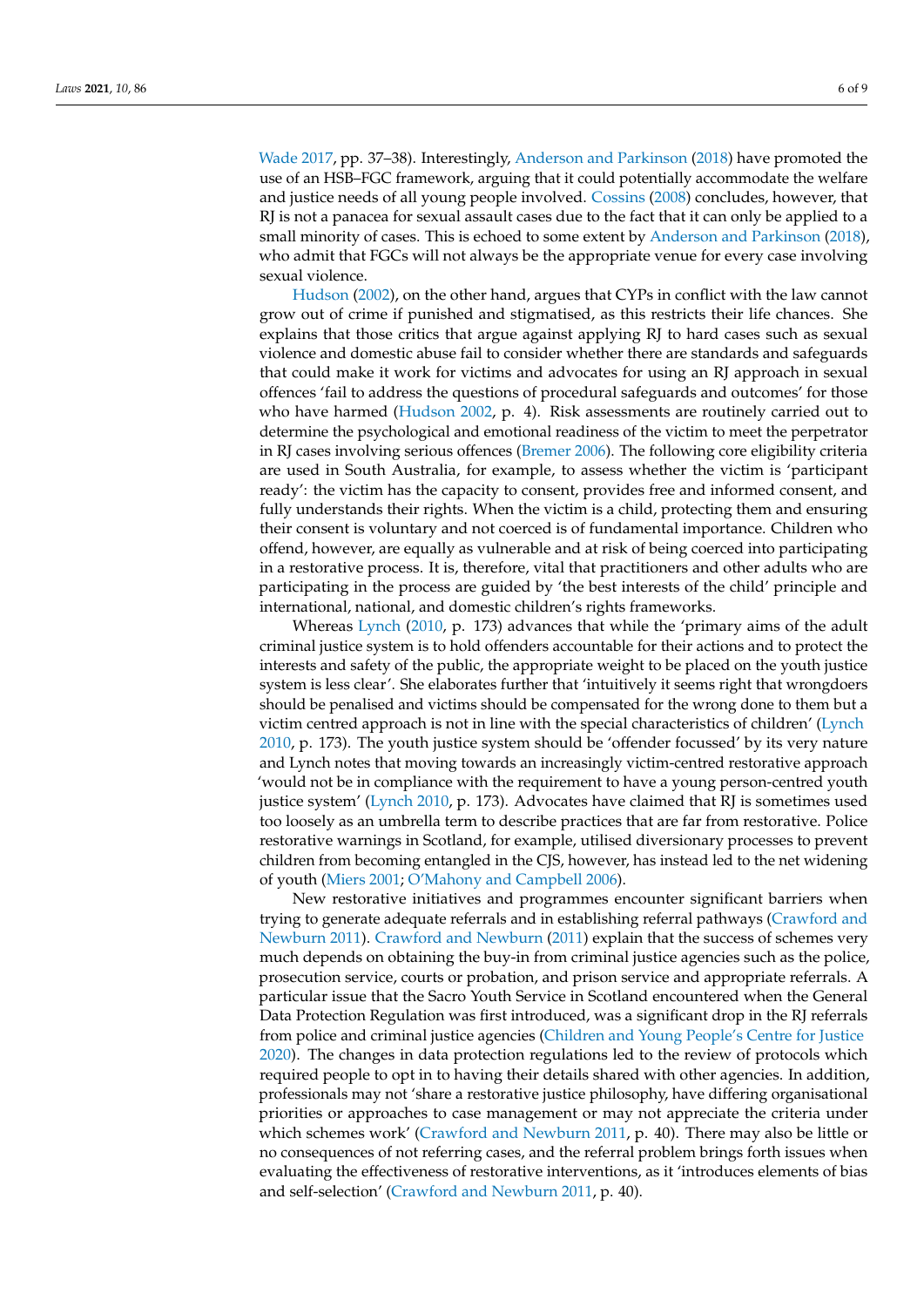### **4. Conclusions**

To conclude, due to the rapid advances in technology which have led to a significant growth in HSB perpetrated by CYP [\(Scottish Government](#page-8-5) [2020\)](#page-8-5), we desperately need to see more innovative ways of responding to HSB. This is not a problem that is unique to Scotland either but a much wider issue—practitioners in other countries have reported real challenges when trying to manage this type of behaviour [\(McGibbin and Humphreys](#page-7-0) [2021\)](#page-7-0). The NSPCC guidelines on ways to improve responses to HSB have framed this growing problem as a child protection issue which requires a therapeutic response rather than criminal sanctions. Restorative approaches run alongside intervention programmes such as the AIM project are one among many possible responses. This would involve RJ practitioners, child psychology, social work, and youth justice working collaboratively in order to improve the life chances and outcomes for victims and CYP who engage in HSB and their families.

The criminal justice system may be the appropriate arena for managing adults who commit sexual offences, but there is considerable evidence to suggest that it is not the right response for CYP who engage in HSB [\(Scottish Government](#page-8-5) [2020;](#page-8-5) [Johnson and Doonan](#page-7-13) [2006;](#page-7-13) [Sterling](#page-8-17) [2015\)](#page-8-17). However, RJ, as an approach to CYP who engage in HSB, is still very much in its infancy in the UK, and although programmes do exist in other jurisdictions, even they are relatively rare [\(Mercer and Madesen](#page-8-13) [2015\)](#page-8-13). In addition, Scotland appears to be lagging behind other countries where RJ is more firmly embedded in the youth and criminal justice system. This provides additional challenges in terms of implementing new restorative initiatives [\(Crawford and Newburn](#page-7-26) [2011;](#page-7-26) [Zinsstag and Keenan](#page-8-14) [2017,](#page-8-14) pp. 143–79; [Maglione](#page-7-16) [2020\)](#page-7-16). As with diversion from prosecution schemes, there is also the danger that RJ may be used inappropriately for offences which may not have previously attracted attention or no sanction leading to net widening [\(Shapland et al.](#page-8-20) [2011\)](#page-8-20).

Although the literature provides us with evidence that RJ can empower victims of sexual violence and offer them the opportunity to seek answers to the questions the CJS cannot provide, practitioners report real barriers to employing a restorative approach in these cases. This may include net widening and difficulties with implementation, such as establishing referral pathways, and in the referral process itself. Furthermore, resistance from other professionals and victim advocacy groups is an additional concern since, without their support and cooperation, it is unlikely that we will see an increase in the number of programmes or practitioners willing to work in this area.

**Funding:** This research received no external funding.

**Institutional Review Board Statement:** Not applicable.

**Informed Consent Statement:** Not applicable.

**Conflicts of Interest:** The author declares no conflict of interest.

#### **References**

- <span id="page-6-3"></span>Almond, Louise, and Susan Giles. 2008. Young people with harmful sexual behaviour: Do those with Learning Disabilities form a distinct subgroup? *Journal of Sexual Aggression* 14: 227–39. [\[CrossRef\]](http://doi.org/10.1080/13552600802304909)
- <span id="page-6-0"></span>Anderson, Monique, and Kate Parkinson. 2018. Balancing Justice and Welfare Needs in Family Group Conferences for Children with Harmful Sexual Behaviour: The HSB-FGC Framework. *Journal of Child Sexual Abuse* 27: 490–509. [\[CrossRef\]](http://doi.org/10.1080/10538712.2018.1477217) [\[PubMed\]](http://www.ncbi.nlm.nih.gov/pubmed/29893632)
- <span id="page-6-4"></span>Baird, Vera. 2019. Thousands of Rape Victims Are Being Denied Justice. The CPS and Police Must Do Better. *The Guardian*. Available online: <https://www.theguardian.com/commentisfree/2019/sep/19/help-rape-victims-cps-police-change-attitudes> (accessed on 2 November 2021).
- <span id="page-6-1"></span>Belton, Emma, and Vicki Hollis. 2016. *A Review of the Research on Children Who Display Harmful Sexual Behaviour*. London: NSPCC. Available online: [https://learning.nspcc.org.uk/research-resources/2016/review-children-young-people-harmful-sexual-behaviour](https://learning.nspcc.org.uk/research-resources/2016/review-children-young-people-harmful-sexual-behaviour-online)[online](https://learning.nspcc.org.uk/research-resources/2016/review-children-young-people-harmful-sexual-behaviour-online) (accessed on 12 May 2021).

<span id="page-6-5"></span><span id="page-6-2"></span>Bensimon, Philipe. 2007. The role of pornography in sexual offending. *Sexual Addiction and Compulsivity* 14: 95–117. [\[CrossRef\]](http://doi.org/10.1080/10720160701310468)

Bremer, Janis F. 2006. Juveniles Who Engage in Sexually Harmful Behaviour: A Restorative Justice System. *William Mitchell Law Review* 32: 1–9. Available online: <https://open.mitchellhamline.edu/wmlr/vol32/iss3/15/> (accessed on 15 May 2021).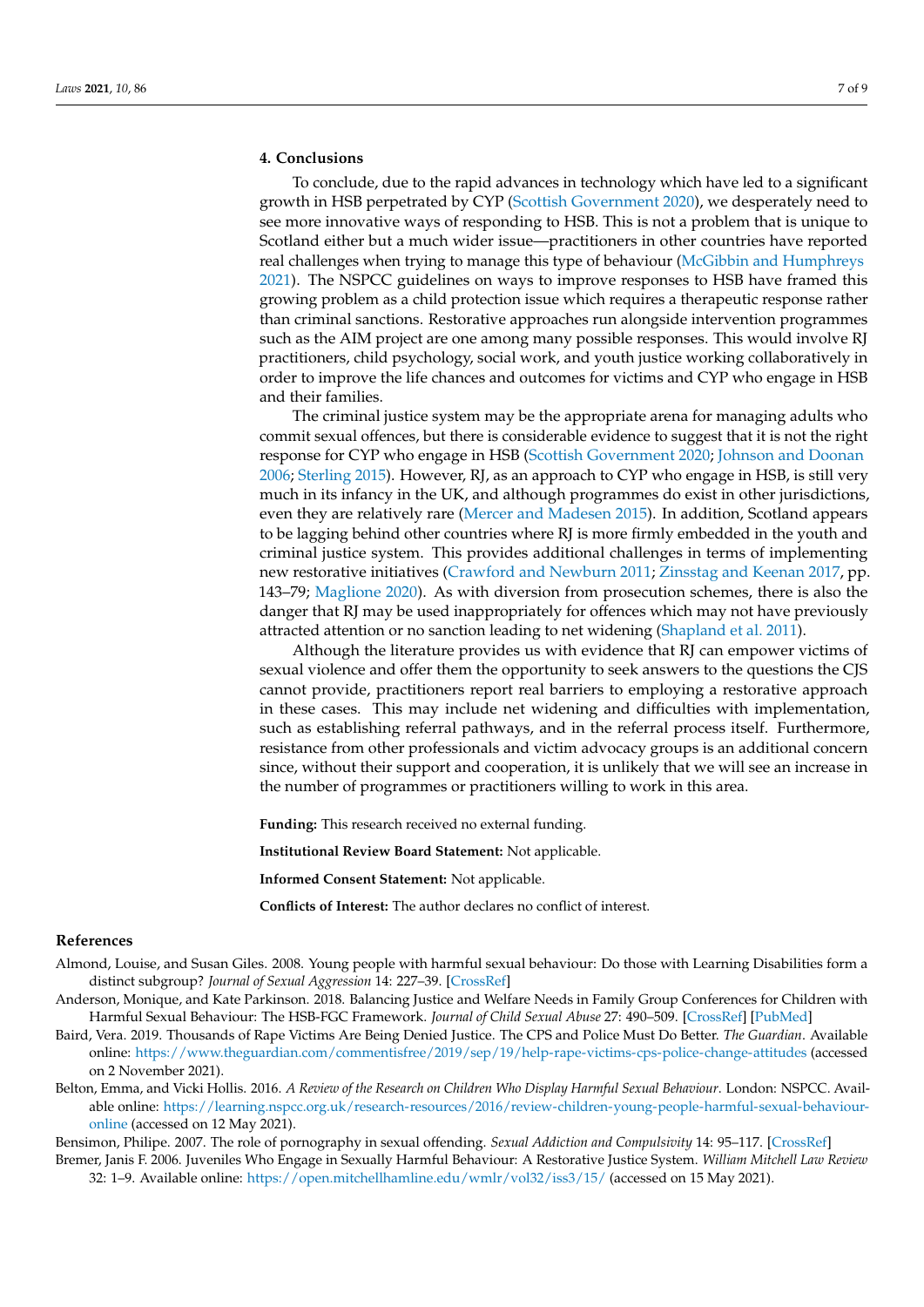- <span id="page-7-21"></span>Campbell, Catriona, Roison Devlin, David O'Mahony, Jonathan Doak, John Jackson, Tanya Corrigan, and Keiran McEvoy. 2005. *Evaluation of the Northern Ireland Youth Conference Service*. Belfast: Northern Ireland Office.
- <span id="page-7-27"></span>Children and Young People's Centre for Justice. 2020. Restorative Justice: Practioner Case Studies. University of Strathclyde. Available online: <https://www.cycj.org.uk> (accessed on 1 November 2021).
- <span id="page-7-4"></span>Cleland, Alison, and Kay Tisdale. 2004. The Challenge of Antisocial Behaviour Paper Given at Antisocial Behaviour Conference, Glasgow. Available online: [https://www.gla.ac.uk/schools/socialpolitical/research/urbanstudies/events/urbanstudiesseminarseries/](https://www.gla.ac.uk/schools/socialpolitical/research/urbanstudies/events/urbanstudiesseminarseries/eventsnewsarchive/2006-09/anti-socialbehaviourconference-presentations/) [eventsnewsarchive/2006-09/anti-socialbehaviourconference-presentations/](https://www.gla.ac.uk/schools/socialpolitical/research/urbanstudies/events/urbanstudiesseminarseries/eventsnewsarchive/2006-09/anti-socialbehaviourconference-presentations/) (accessed on 16 August 2021).

<span id="page-7-22"></span><span id="page-7-17"></span>Cohen, Stanley. 2002. *Folk Devils and Moral Panics: The Creation of the Mods and Rockers*, 3rd ed. London: Routledge. First published 1972. Cossins, Annie. 2008. Restorative Justice and Child Sex Offences. *British Journal of Criminology* 48: 359–78. [\[CrossRef\]](http://doi.org/10.1093/bjc/azn013)

- <span id="page-7-26"></span>Crawford, Adam, and Tim Newburn. 2011. *Youth Offending and Restorative Justice: Implementing Reform in Youth Justice*. Abingdon: Routledge.
- <span id="page-7-19"></span>Daly, Kathleen and Danielle Wade. 2017. Sibling Sexual Violence and Victims Justice Interests: A Comparison of Conferencing and Judicial Sentencing. In *Restorative Responses to Sexual Violence: Legal, Social and Therapeutic Dimensions*. Edited by Estelle Zinsstag and Marie Keenan. Abingdon: Routledge Taylor and Francis Group, pp. 143–79.
- <span id="page-7-5"></span>Dyer, Fiona, and Kevin Carter. 2017. Supporting Young People Involved in Offending up to 21 Years Old: Extending the Whole System Approach. University of Strathclyde. Available online: <https://strathprints.strath.ac.uk/68168/> (accessed on 23 August 2021).
- <span id="page-7-9"></span>Flood, Michael, and Clive Hamilton. 2003. *Regulating Youth Access to Pornography*. (Discussion Paper No 53). Canberra: The Australia Institute. Available online: [https://www.academia.edu/444491/Regulating\\_Youth\\_Access\\_to\\_Pornography\\_2003\\_](https://www.academia.edu/444491/Regulating_Youth_Access_to_Pornography_2003_) (accessed on 23 August 2021).
- <span id="page-7-7"></span>Hackett, Simon, Dez Holmes, and Pat Branigan. 2016. *Harmful Sexual Behaviour Framework: An Evidence Informed Operational Framework for Children and Young People Displaying Harmful Sexual Behaviours*. London: NSPCC.
- <span id="page-7-24"></span>Henniker, Julie, and Vince Mercer. 1999. Restorative Justice: Can it work with young people who sexually abuse? In *Working with Young People Who Sexually Abuse*. Edited by Martin Calder. Lyme Regis: Russell House Publishing.
- <span id="page-7-14"></span>Hudson, Barbara. 2002. Restorative Justice and Gendered Violence. *British Journal of Criminology* 42: 616–34. [\[CrossRef\]](http://doi.org/10.1093/bjc/42.3.616)
- <span id="page-7-13"></span>Johnson, Toni Cavanagh, and Ronda Doonan. 2006. Children twelve and younger with sexual behaviour problems. What we know in 2005 that we didn't know in 1985. In *Current Perspective: Working with Sexually Aggressive Youth and Youth with Sexual Behaviour Problems*. Edited by Robert Longo and David Prescott. Holyoke: NEARI Press.
- <span id="page-7-20"></span>Jülich, Shirley, and Helen Bowen. 2015. Restorative Justice in Aotearoa, New Zealand: Improving Our Response to Sexual Violence. *Social Work Review* 14: 93–104.
- <span id="page-7-11"></span>Kendall, Holly. 2012. Teenage Sexting: The Symptom Not the Problem. Available online: [http://rightnow.org.au/topics/children-and](http://rightnow.org.au/topics/children-and-youth/teenage-sexting-the-symptom-not-the-problem/)[youth/teenage-sexting-the-symptom-not-the-problem/](http://rightnow.org.au/topics/children-and-youth/teenage-sexting-the-symptom-not-the-problem/) (accessed on 14 June 2021).
- <span id="page-7-1"></span>The Kilbrandon Report. 1964. *Report on the Committee on Children and Young Persons, Scotland*; (Cmnd 2306); Edinburgh: Scottish Home and Health Department/Scottish Education Department.
- <span id="page-7-23"></span><span id="page-7-10"></span>Kirby, Mike. 2021. Pornography and its impact on the sexual health of men. *Trends in Urology and Men's Health* 12: 6–10. [\[CrossRef\]](http://doi.org/10.1002/tre.791)
- Klein, Jennifer L., and Alexandra B. McKissick. 2019. Moral Panics and Community Members Perceptions Regarding Reductions in Sex Offender Recidivism. *Justice Policy Journal* 16: 1–24.
- <span id="page-7-12"></span>Lenhart, Amanda. 2009. Teens and Sexting: How and Why Minor Teens Are Sending Sexually Suggestive Nude or Nearly Nude Images via Text Messaging. Pew Research Centre Report. Available online: [https://www.semanticscholar.org/paper/Teens-and-](https://www.semanticscholar.org/paper/Teens-and-Sexting%3A-How-and-why-minor-teens-are-nude-Lenhart/261947313cb03400a1b1c04a9816fa1ee0a4c3bf)[Sexting%3A-How-and-why-minor-teens-are-nude-Lenhart/261947313cb03400a1b1c04a9816fa1ee0a4c3bf](https://www.semanticscholar.org/paper/Teens-and-Sexting%3A-How-and-why-minor-teens-are-nude-Lenhart/261947313cb03400a1b1c04a9816fa1ee0a4c3bf) (accessed on 17 August 2021).
- <span id="page-7-6"></span>Lightowler, Claire. 2020. Rights Respecting? Scotland's Approach to Children in Conflict with the Law University of Strathclyde. Available online: [https://pureportal.strath.ac.uk/en/publications/rights-respecting-scotlands-approach-to-children-in-conflict](https://pureportal.strath.ac.uk/en/publications/rights-respecting-scotlands-approach-to-children-in-conflict-with)[with](https://pureportal.strath.ac.uk/en/publications/rights-respecting-scotlands-approach-to-children-in-conflict-with) (accessed on 17 July 2021).
- <span id="page-7-2"></span>Lightowler, Claire, David Orr, and Nina Vaswani. 2014. Youth Justice in Scotland: Fixed in the Past or Fit for the Future? [Report]. University of Strathclyde. Available online: <https://strathprints.strath.ac.uk/50496/> (accessed on 1 November 2021).
- <span id="page-7-25"></span>Lynch, Nessa. 2010. Restorative Justice through a Child's Lens. *International Journal of Children's Rights* 18: 161–83. [\[CrossRef\]](http://doi.org/10.1163/157181810X12592206285646)
- <span id="page-7-16"></span>Maglione, Giuseppe. 2020. Restorative Justice, Crime Victims and Penal Welfarism: Mapping and Contextualising Restorative Justice Policy in Scotland. *Social and Legal Studies* 30: 745–67. [\[CrossRef\]](http://doi.org/10.1177/0964663920965669)
- <span id="page-7-15"></span>Maglione, Giuseppe, Jamie Buchan, and Laura Robertson. 2020. The Local Provision of Restorative Justice in Scotland: An Exploratory Empirical Study. *European Journal on Criminal Policy and Research* 1–24. [\[CrossRef\]](http://doi.org/10.1007/s10610-020-09470-3)
- <span id="page-7-18"></span>McAlinden, Anne-Marie. 2005. The Use of 'Shame' with Sexual Offenders. *British Journal of Criminology* 45: 373–94. [\[CrossRef\]](http://doi.org/10.1093/bjc/azh095)
- <span id="page-7-3"></span>McAra, Lesley. 2006. Welfare in Crisis? Youth Justice in Scotland. In *Comparative Youth Justice: Critical Debates*. Edited by John Muncie and Barry Goldson. London: Sage Publications Ltd., pp. 127–45.
- <span id="page-7-8"></span>McEwan, Donna. 2018. Caught in the Net! Technology Assisted Harmful Behaviours Info Sheet CYCJ. University of Strathclyde. Available online: <http://www.cycj.org.uk/resource/caught-in-the-net-technology-assisted-harmful-sexual-behaviours/> (accessed on 1 November 2021).
- <span id="page-7-0"></span>McGibbin, Gemma, and Cathy Humphreys. 2021. Frontline Workers' Response to Harmful Sexual Behavior: Building Blocks for Promising Practice. *Trauma, Violence and Abuse* 1–16. [\[CrossRef\]](http://doi.org/10.1177/15248380211036077) [\[PubMed\]](http://www.ncbi.nlm.nih.gov/pubmed/34396858)